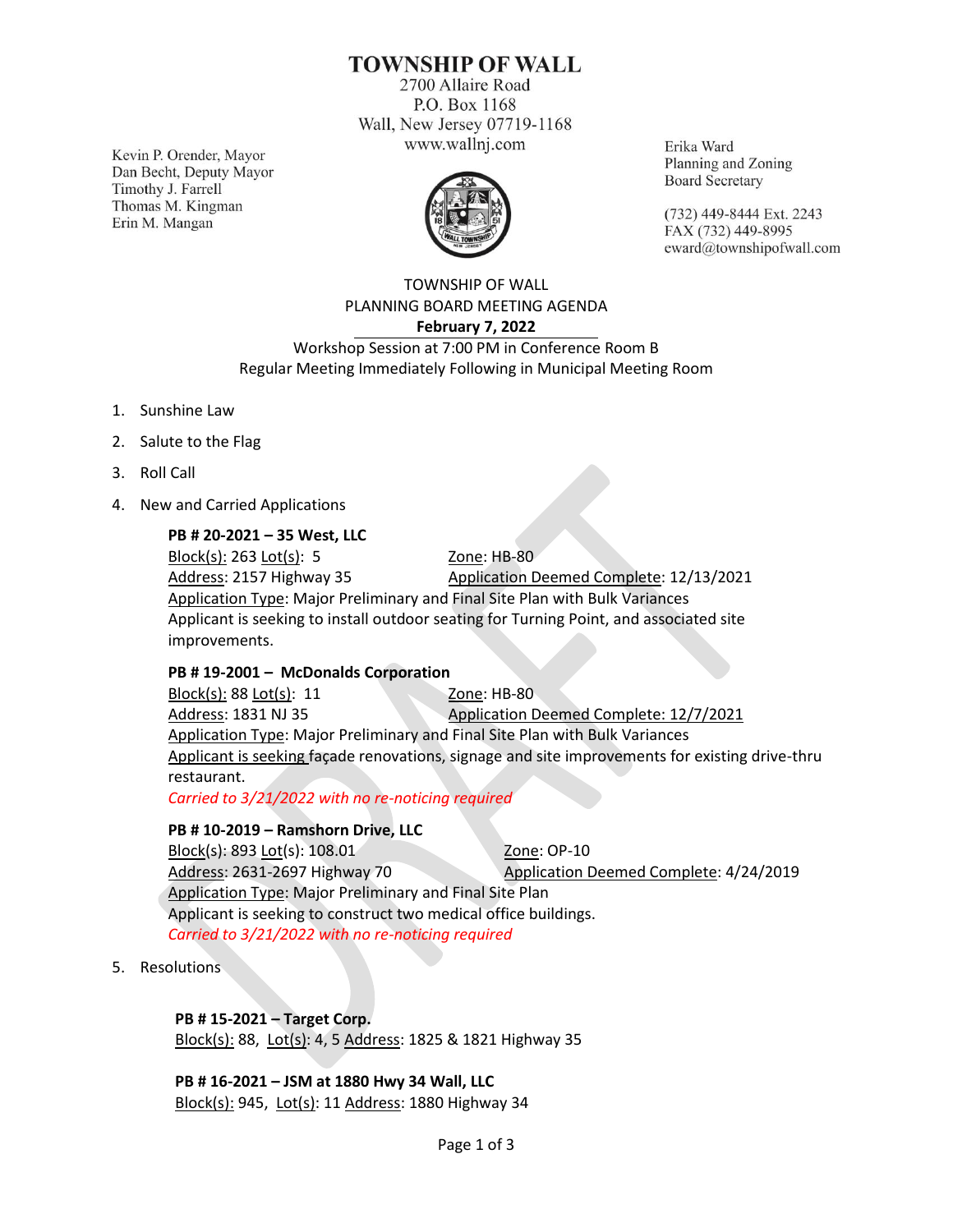# **TOWNSHIP OF WALL**

2700 Allaire Road P.O. Box 1168 Wall, New Jersey 07719-1168 www.wallnj.com

Kevin P. Orender, Mayor Dan Becht, Deputy Mayor Timothy J. Farrell Thomas M. Kingman Erin M. Mangan



Erika Ward Planning and Zoning **Board Secretary** 

(732) 449-8444 Ext. 2243 FAX (732) 449-8995 eward@townshipofwall.com

TOWNSHIP OF WALL PLANNING BOARD MEETING AGENDA **February 7, 2022**

Workshop Session at 7:00 PM in Conference Room B Regular Meeting Immediately Following in Municipal Meeting Room

**PB # 17-2021 – Glen Oaks Partners, LP** Block(s): 774, Lot(s): 8, 8.3201 Address: Glen Oaks Lane, 3400-3406 Aspen Circle

**PB # 18-2021 – Two Jay Realty, LLC**

Block(s): 811.10 Lot(s): 17.01 Address: 2415 Highway 35

6. Other Business

## **PB# 6-2020 – Karl Grossman & Michele Egloff**

Block(s): 109 Lot(s): 8 20ne: R-7.5 Address: 1716 Leslie Avenue Application Approved: 5/24/2021 Application Type: Minor Subdivision with Bulk Variances – *Extension of Time* Applicant is seeking an extension of time for an additional 190 days to file the previously approved minor subdivision application.

**Ordinance No. 2-2022** - An Ordinance of the Township Committee of the Township of Wall to Amend the Zoning Map to Zone Block 243 Lot 7 -1099 Morris Lane – into the RR-5 Zone.

**Ordinance No. 3-2022** – An Ordinance of the Township Committee of the Township of Wall to Amend the Zoning Map to Zone Block 741 Lot 17 – 2610 Allaire Road into the R-60 Zone.

**Ordinance No. 4-2002** – An Ordinance of the Township Committee of the Township of Wall to Amend the Zoning Map to Zone Block 893 Lot 9 – 2518 Ramshorn Drive – into the R-30 Zone.

**Ordinance No. 5-2022** – An Ordinance of the Township Committee of the Township of Wall to Amend the Zoning Map to Zone Block 917 Lot 122 – 5104 West Hurley Pond Road – into the CR-40 Zone.

**Ordinance No. 6-2022** – An Ordinance of the Township Committee of the Township of Wall to Amend the Zoning Map to Zone Block 280 Lot 16.03, 16.04, and 33.01 into the R-10 Zone.

**Ordinance No. 7-2022** – An Ordinance of the Township Committee of the Township of Wall to Amend the Zoning Map to Zone Block 977 Lot 26 Into the RR-5 Zone.

7. Minutes to be Adopted

1/10/2022